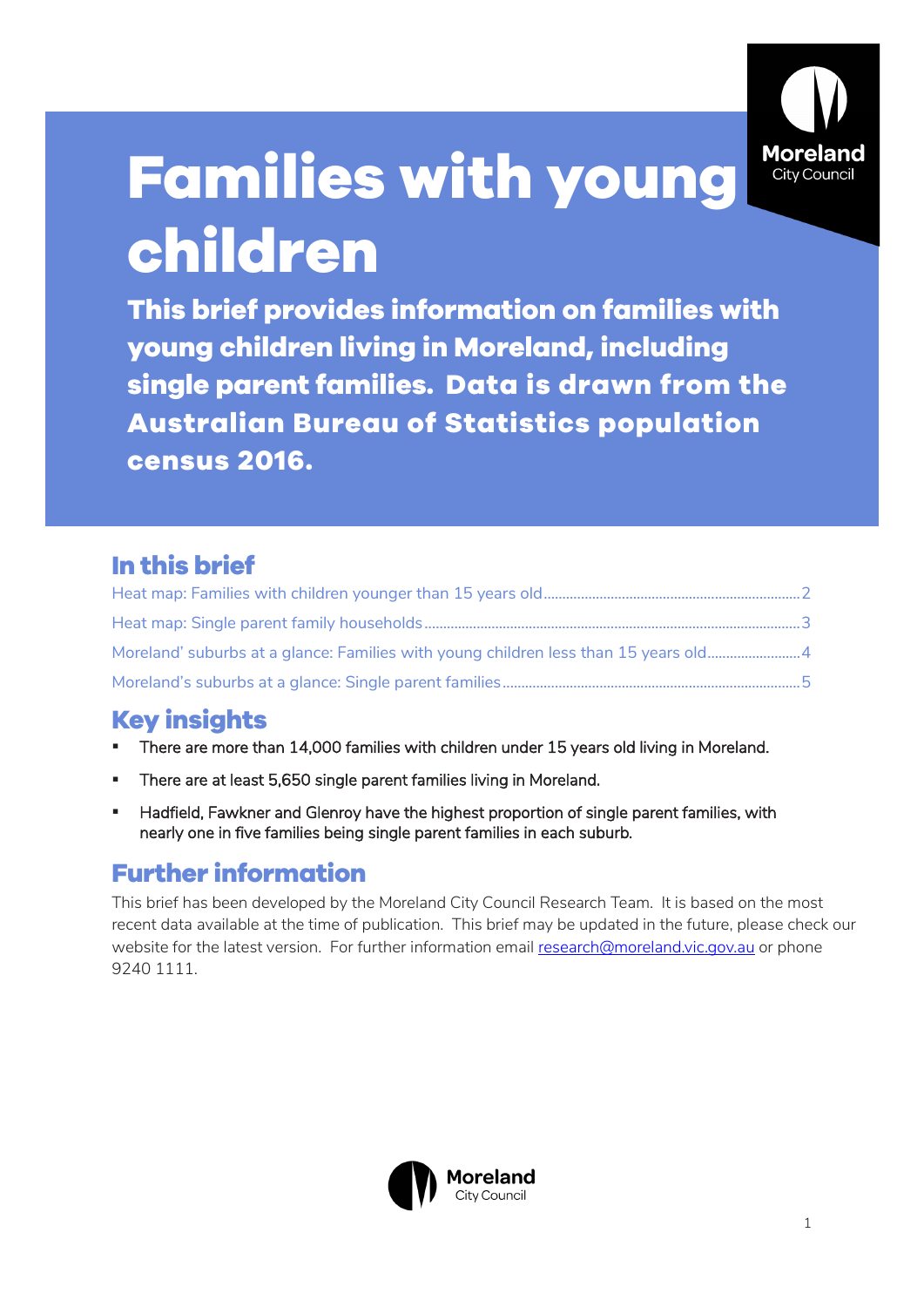# <span id="page-1-0"></span>**Heat map: Families with children younger than 15 years old**



Source: Australian Bureau of Statistics 2016 dwellings census total number of families with children under 15 years by Statistical Area 1 (SA1). Map prepared by Moreland Research Team on Power BI [research@moreland.vic.gov.au](mailto:research@moreland.vic.gov.au)

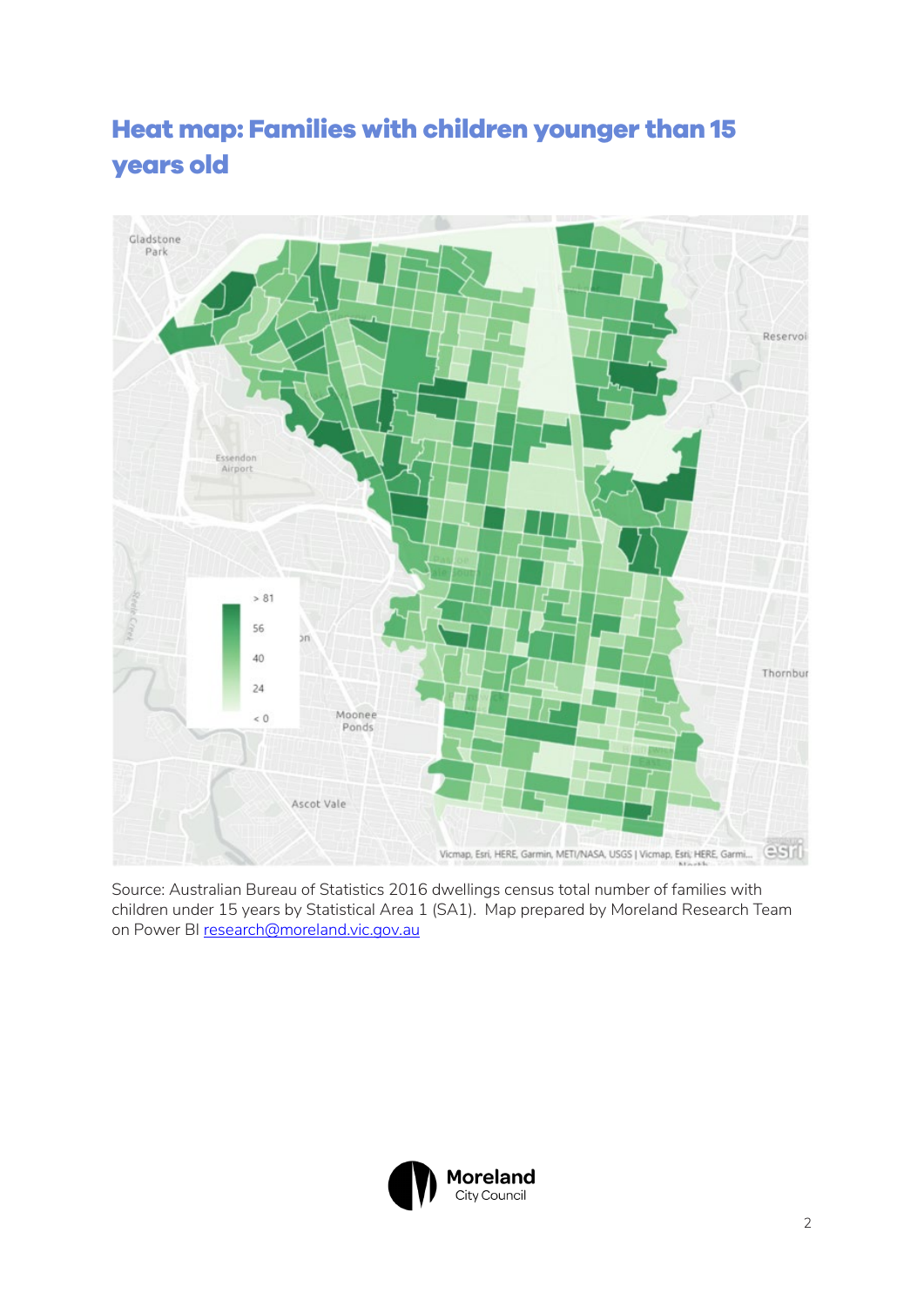<span id="page-2-0"></span>

## **Heat map: Single parent family households**

Source: Australian Bureau of Statistics 2016 dwellings census total number of households with single parent families by Statistical Area 1 (SA1). Map prepared by Moreland Research Team on Power BI [research@moreland.vic.gov.au](mailto:research@moreland.vic.gov.au)

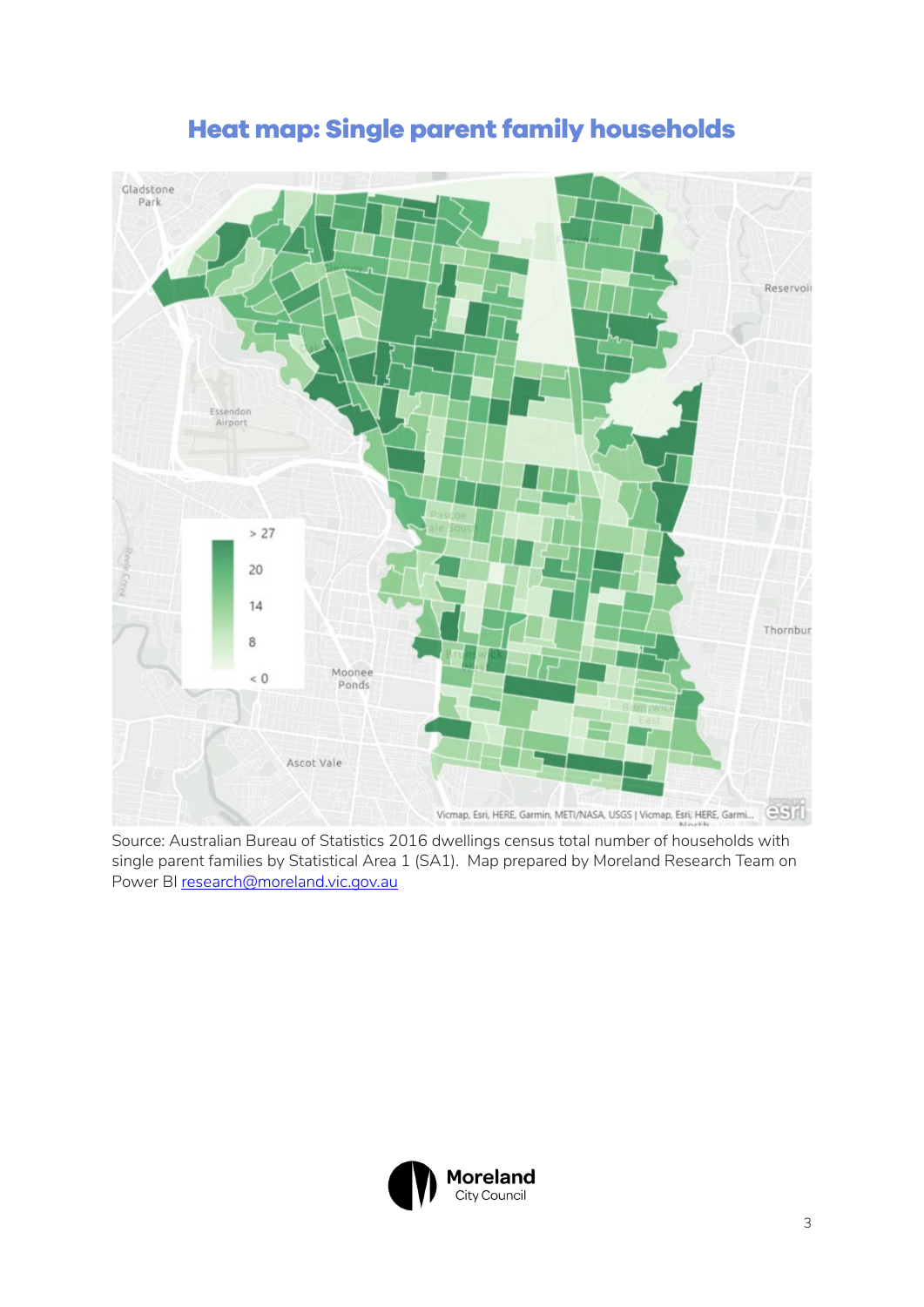#### **Moreland's suburbs at a glance: Families with young children less than 15 years old**

<span id="page-3-0"></span>

| <b>Suburb</b>         | <b>Families with children</b><br>less than 15 years old<br>(households) |
|-----------------------|-------------------------------------------------------------------------|
| Glenroy               | 2,439                                                                   |
| Coburg                | 2,179                                                                   |
| Pascoe Vale           | 1,743                                                                   |
| <b>Brunswick</b>      | 1,560                                                                   |
| Fawkner               | 1,462                                                                   |
| <b>Brunswick West</b> | 1,109                                                                   |
| Pascoe Vale South     | 1,101                                                                   |
| <b>Brunswick Fast</b> | 772                                                                     |
| Coburg North          | 763                                                                     |
| Hadfield              | 650                                                                     |
| Oak Park              | 528                                                                     |
| Gowanbrae             | 354                                                                     |
| Total                 | 14.662                                                                  |



Source: Australian Bureau of Statistics population census 2016; number of family households with children <15 years by suburb